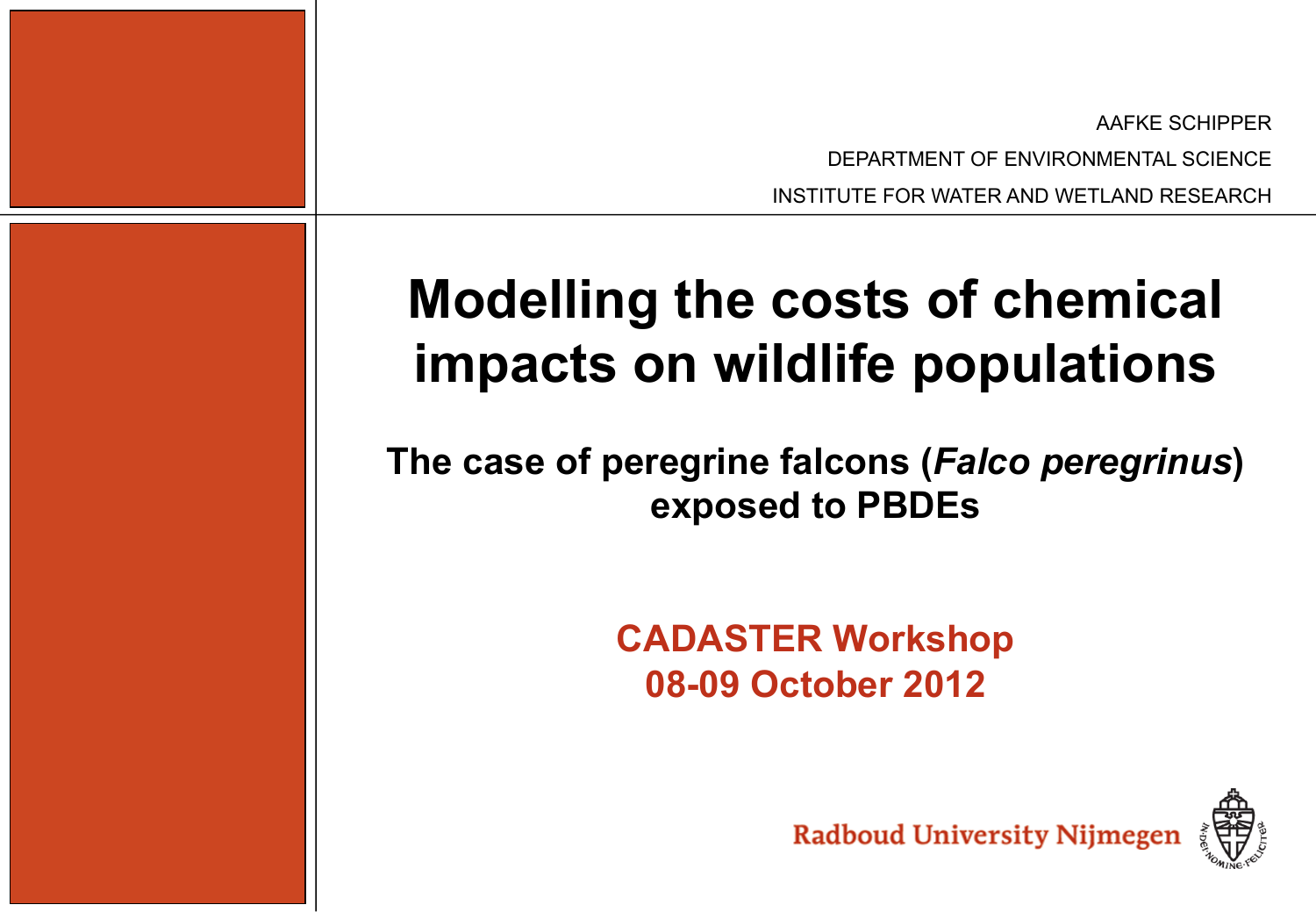## **Background**

## **REACH**

- Protection of human health and the environment
- Enhance innovation and competitiveness of the EU chemicals industry
- $\rightarrow$  risks versus benefits of chemicals

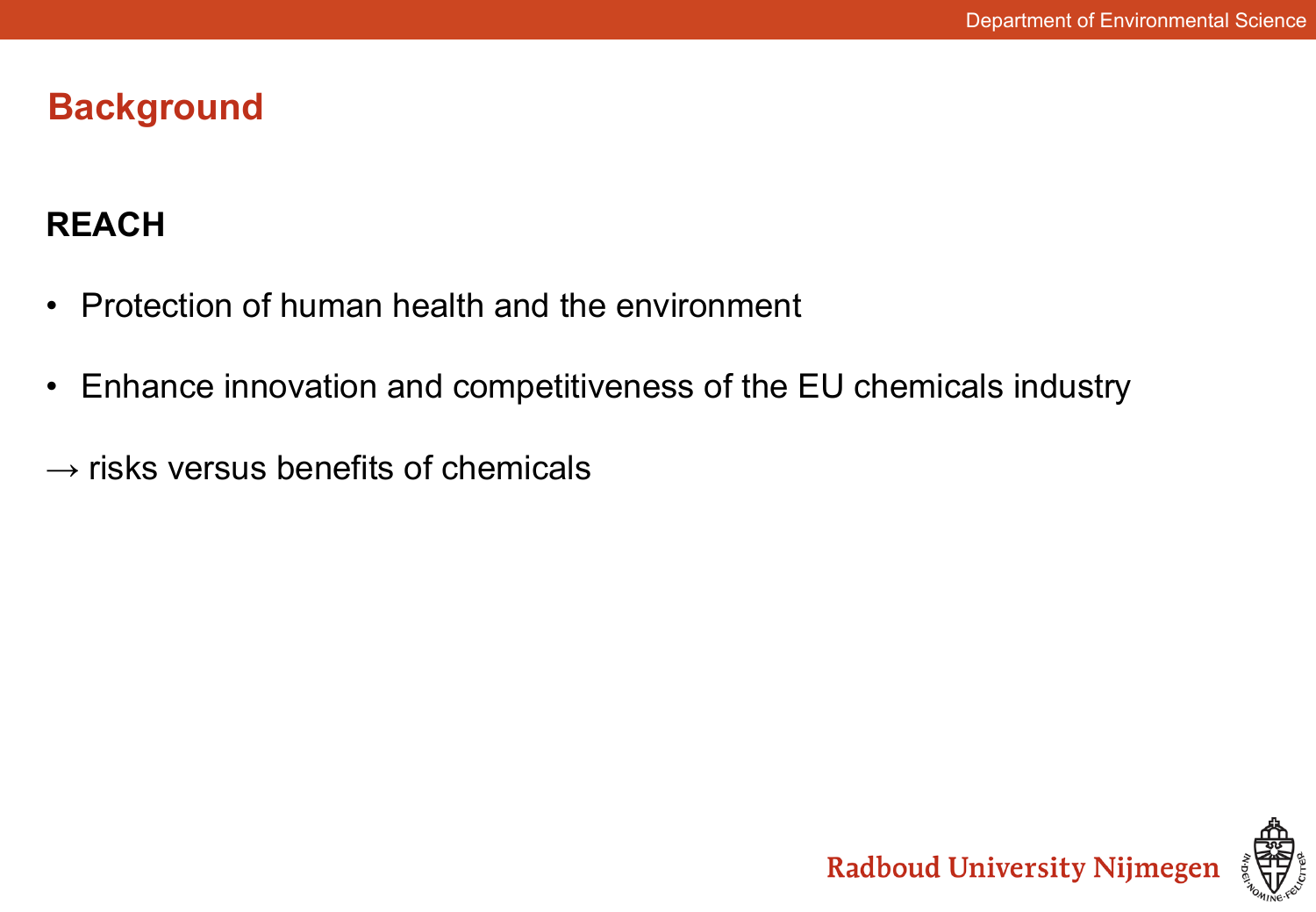## **Background**

- Cost–benefit analysis (CBA)
- External costs: costs not included in the market price
- $\rightarrow$  how to quantify costs of chemical impacts on non-market ecosystem properties?

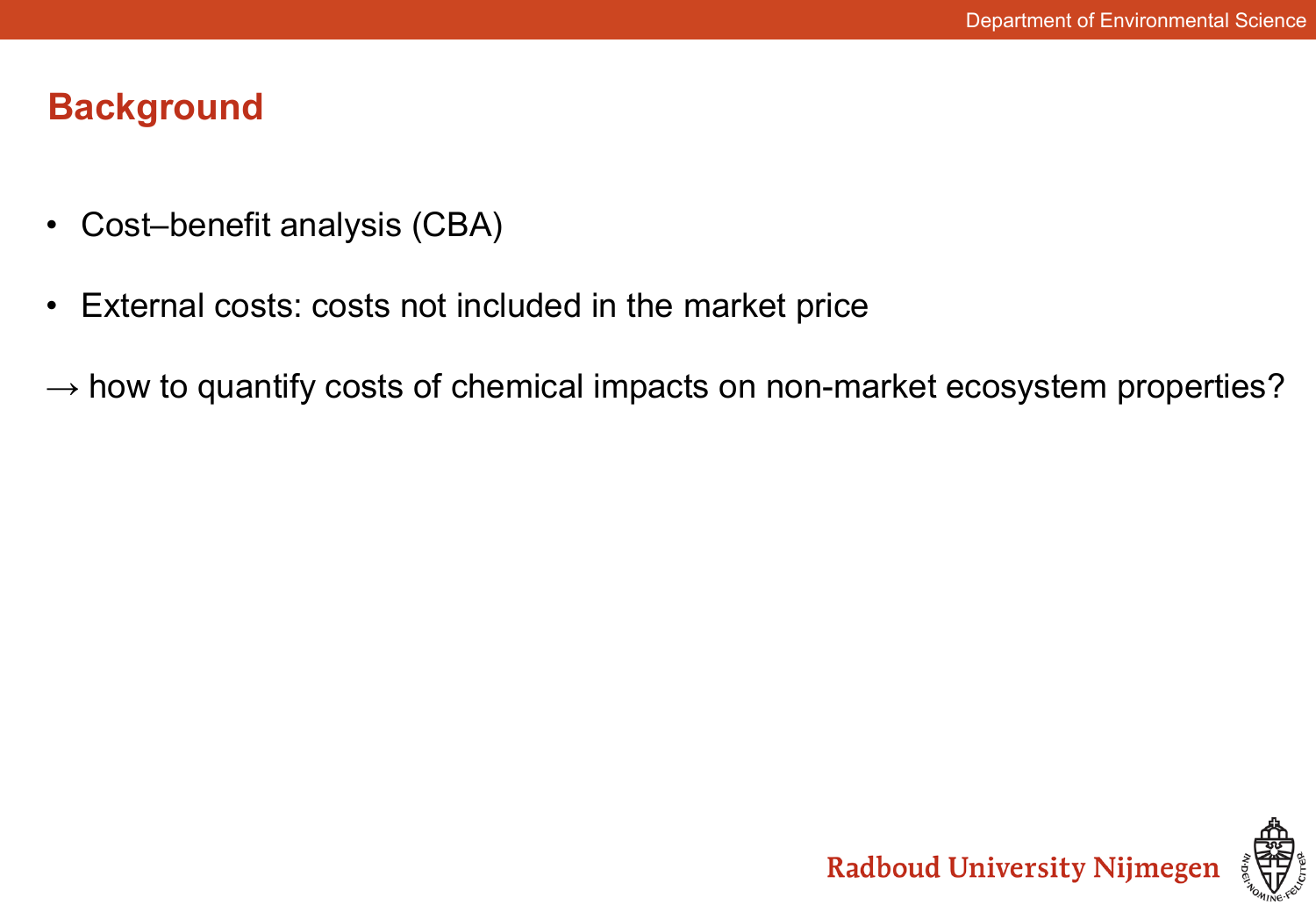# **Aim**

Quantify the costs of chemical impacts on wildlife populations



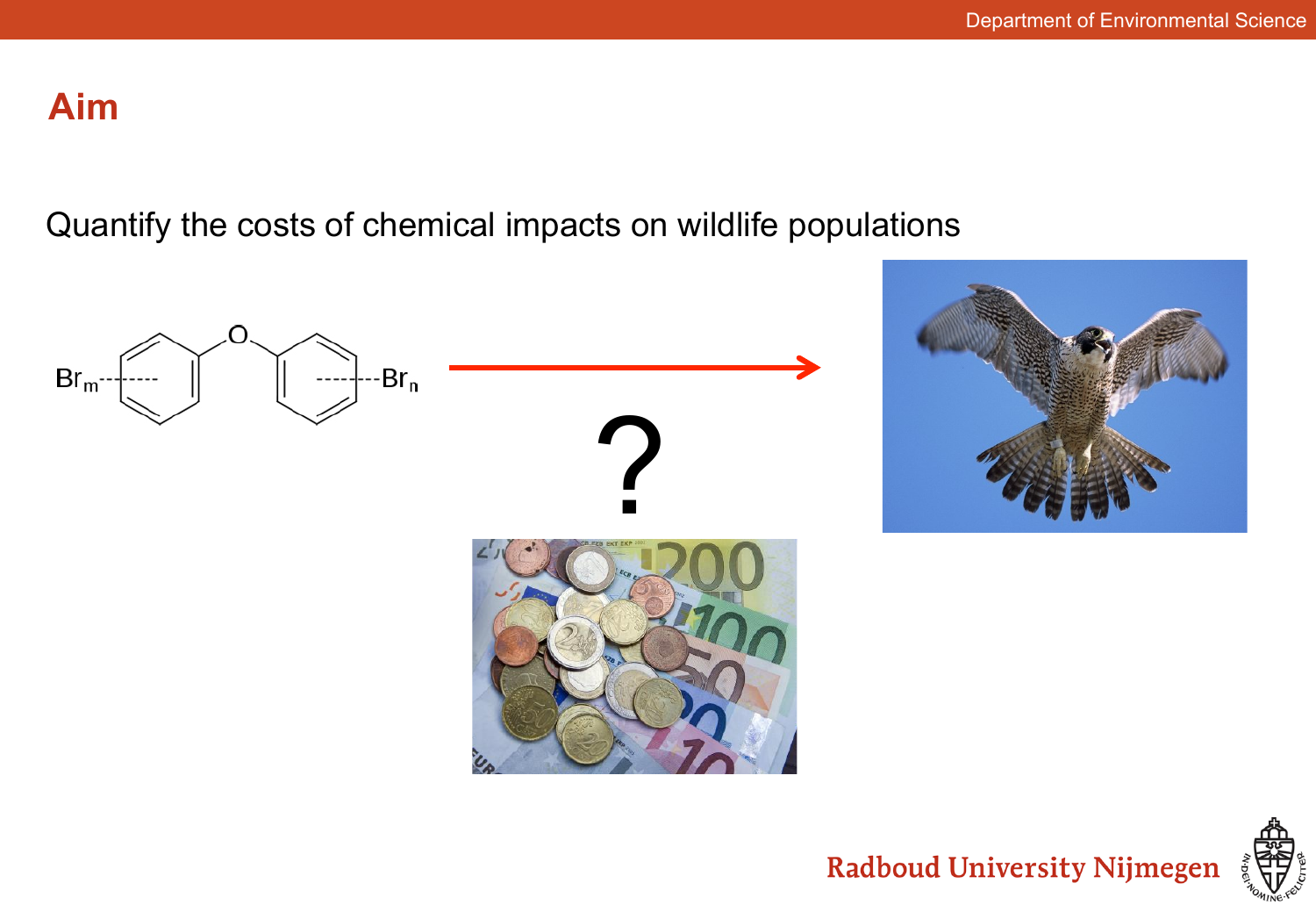# **Approach**

- Matrix population model
- Year-to-year population dynamics based on a **transition matrix**
- Vital rates: growth, survival and fecundity per age/stage class
- Vital rates influenced by population density and exposure to chemicals
- $\rightarrow$  transition matrix as function of population density and exposure concentrations

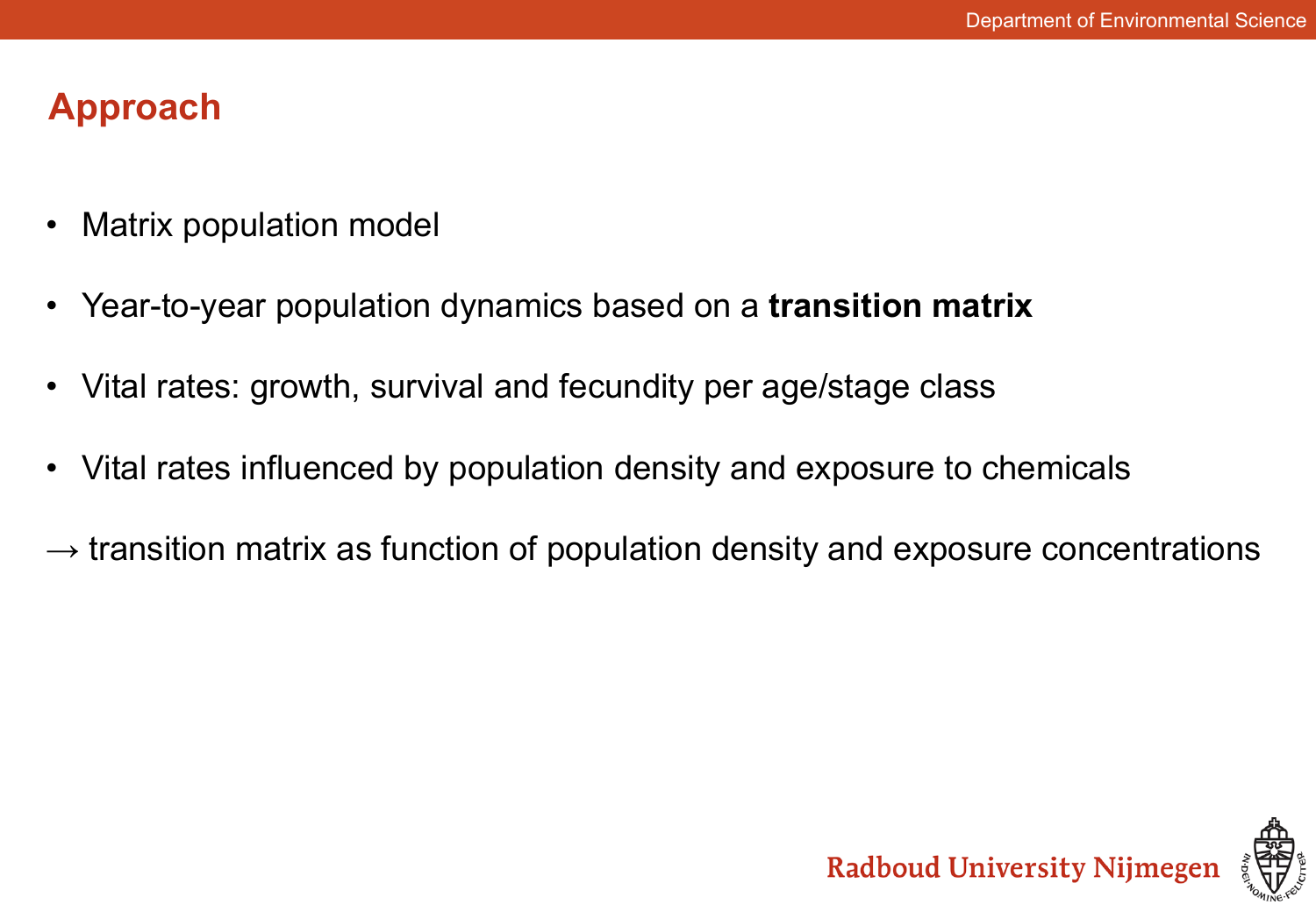## **Approach**

- Dominant eigenvalue of the transition matrix is the population growth rate  $λ$
- Right eigenvector of the matrix is the stable age or stable stage distribution
- $\rightarrow$  calculate equilibrium population per toxicant exposure concentration: solve the transition matrix for  $\lambda = 1$
- $\rightarrow$  if equilibrium population  $\leq$  user-defined minimum: calculate number of individuals needed to restore the equilibrium population
- $\rightarrow$  replacement costs

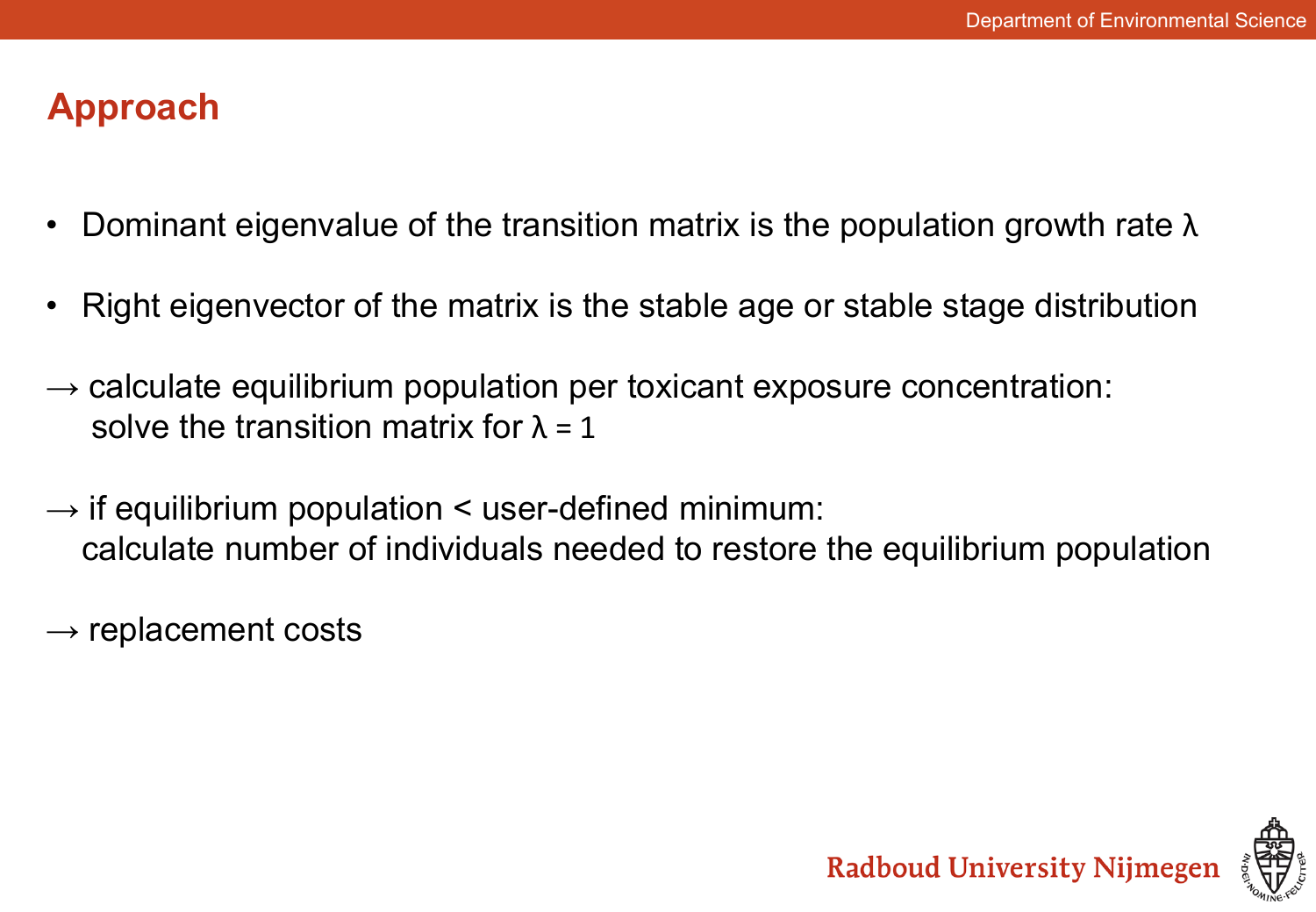### **Case study**

Costs of PBDE impacts on a population of peregrine falcons

*Why this case?* 

- Data availability
	- population parameters
	- exposure concentrations
	- toxicological data
	- replacement cost estimates
- High PBDE concentrations in eggs



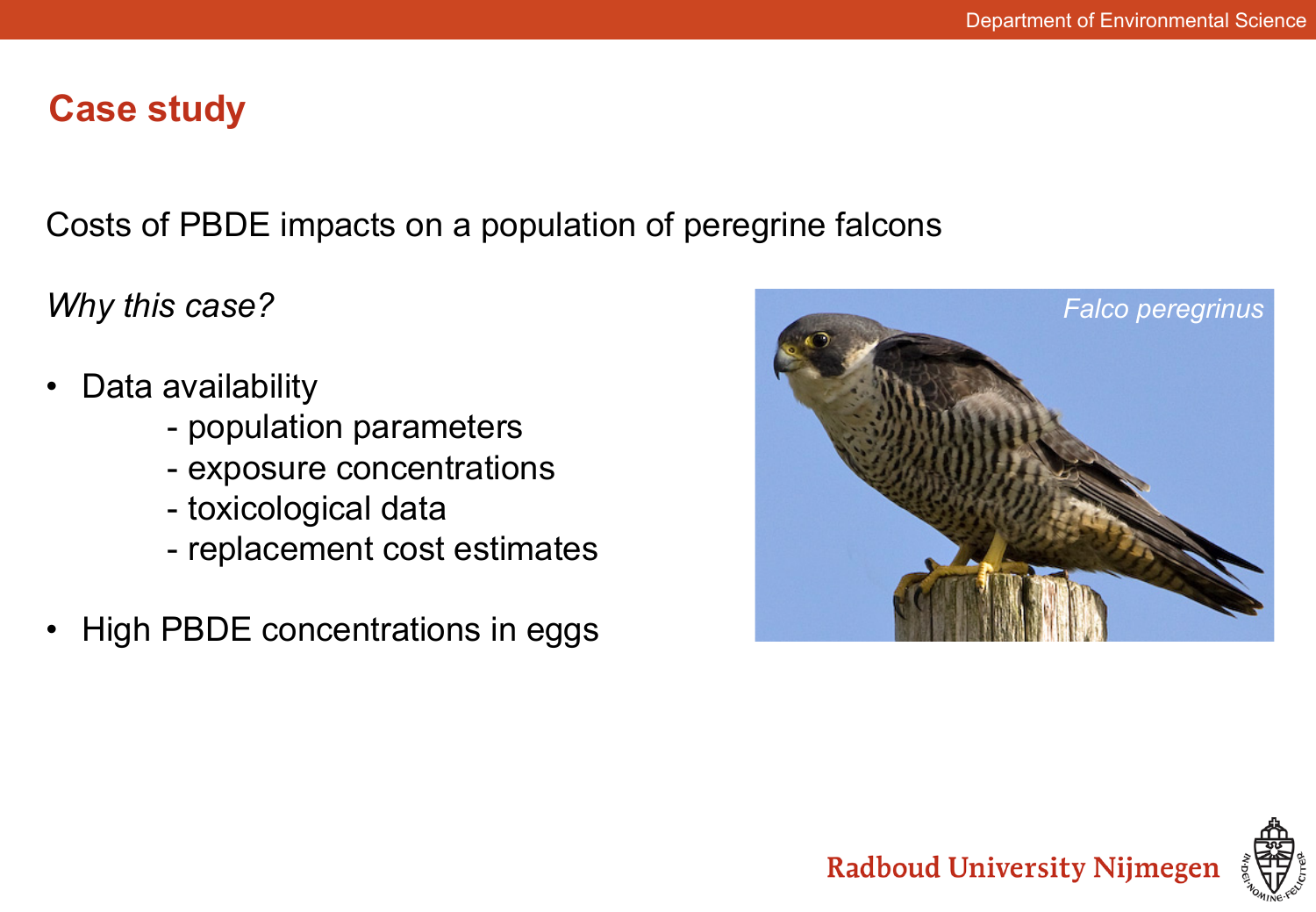### **Case study – transition matrix**

- Three life stages: juveniles, non-breeding birds, breeders
- Fecundity modelled as function of exposure to PBDEs



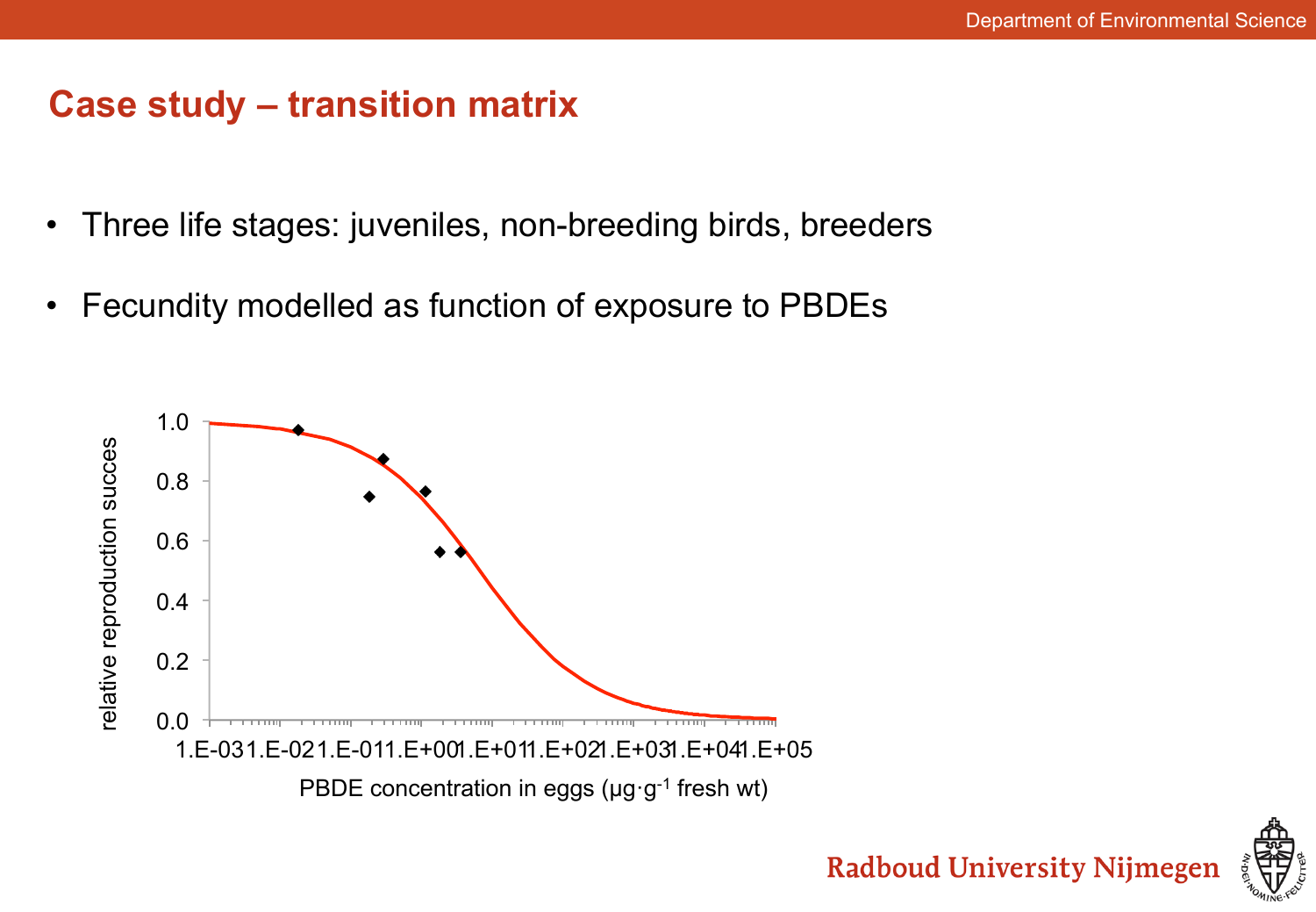## **Case study – transition matrix**

• Density-dependence modelled as the probability of a non-breeding bird to aquire a breeding territory



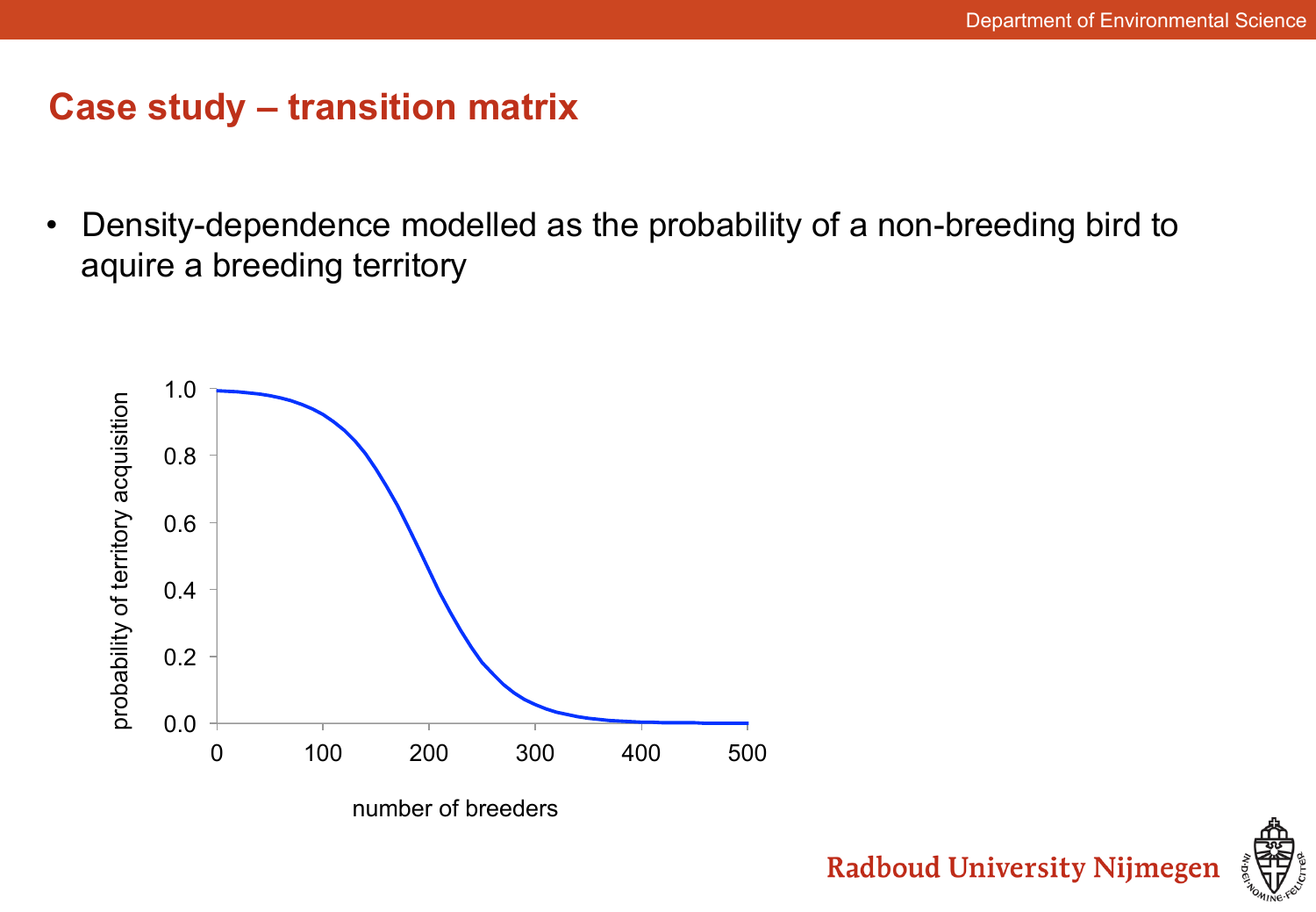## **Case study – transition matrix**

Transition matrix

$$
A = \begin{bmatrix} 0 & S_{nb}F_{C}P_b & S_bF_{C} \\ S_j & S_{nb}(1-P_b) & 0 \\ 0 & S_{nb}P_b & S_b \end{bmatrix}
$$

*F* fecundity

*S* survival

*P<sub>b</sub>* probability of a non-breeder to acquire a breeding territory

- *j* juvenile
- *nb* non-breeding sub-adult
- **b** breeding adult

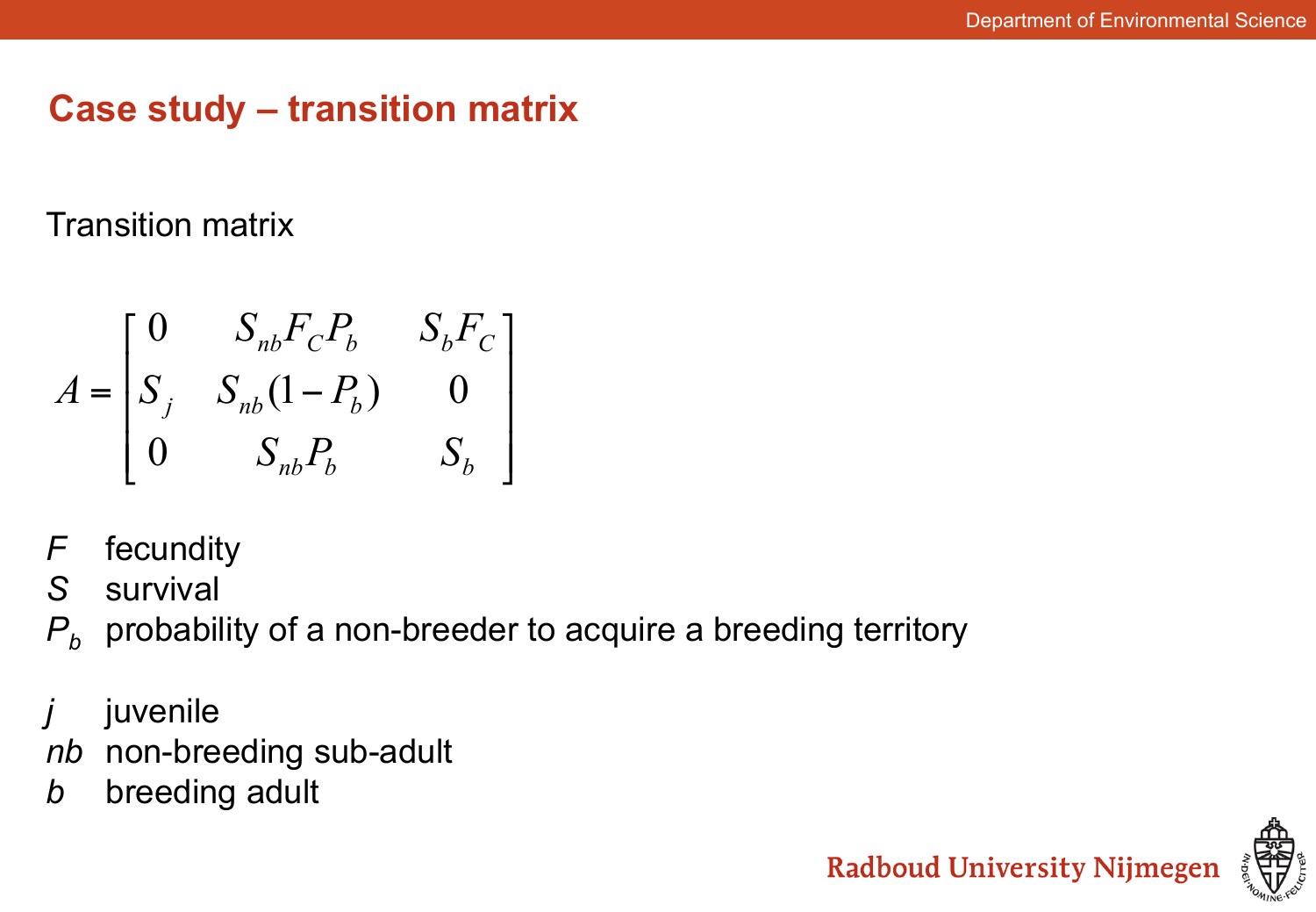#### **Case study – model testing**

- Simulate population from 1981 through 2007 and compare with observations
- Exposure concentrations:

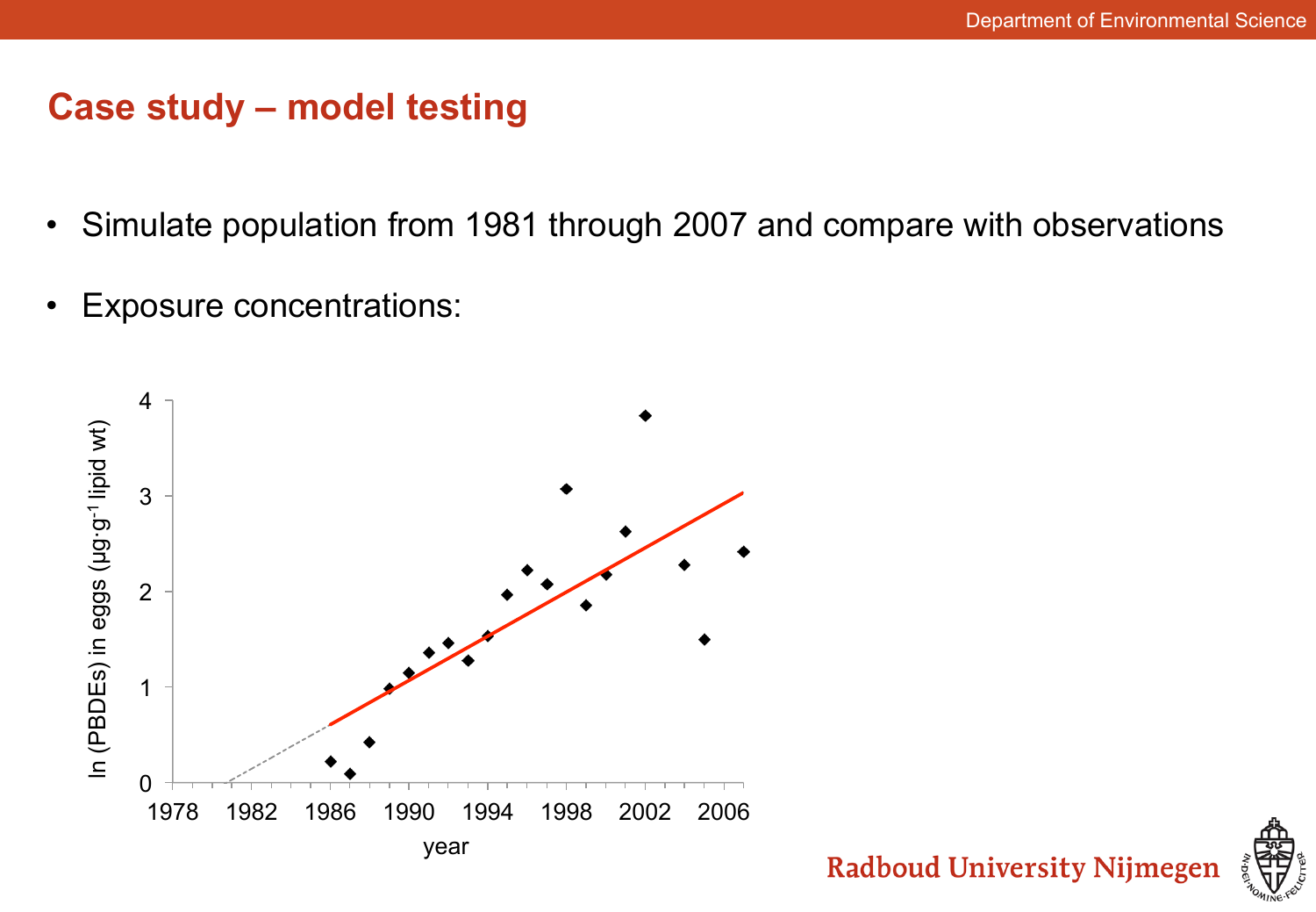#### **Case study – model testing**

• Population development as function of exposure to PBDEs:



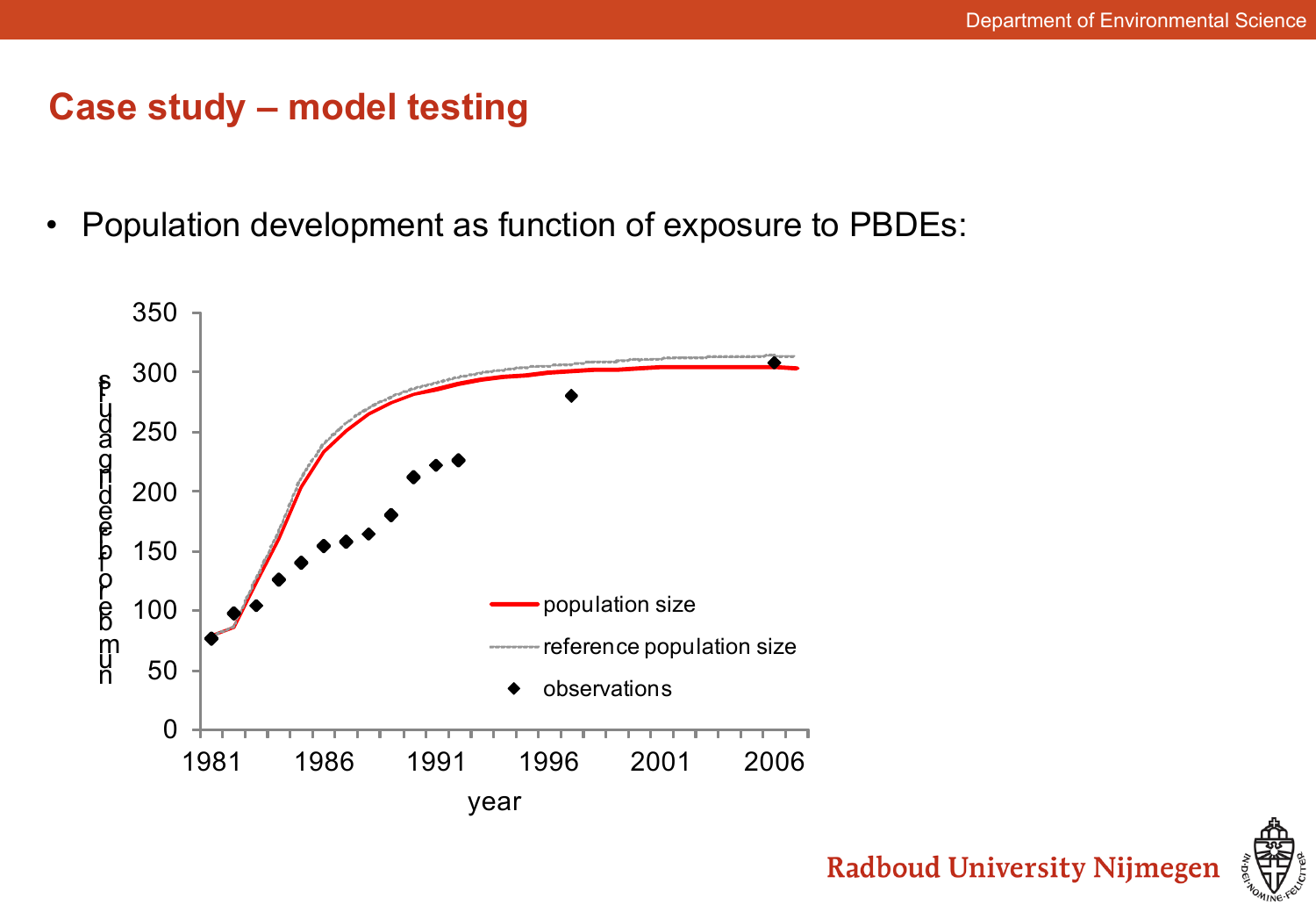#### **Case study – model testing**

• Population development as function of exposure to PBDEs and DDE:



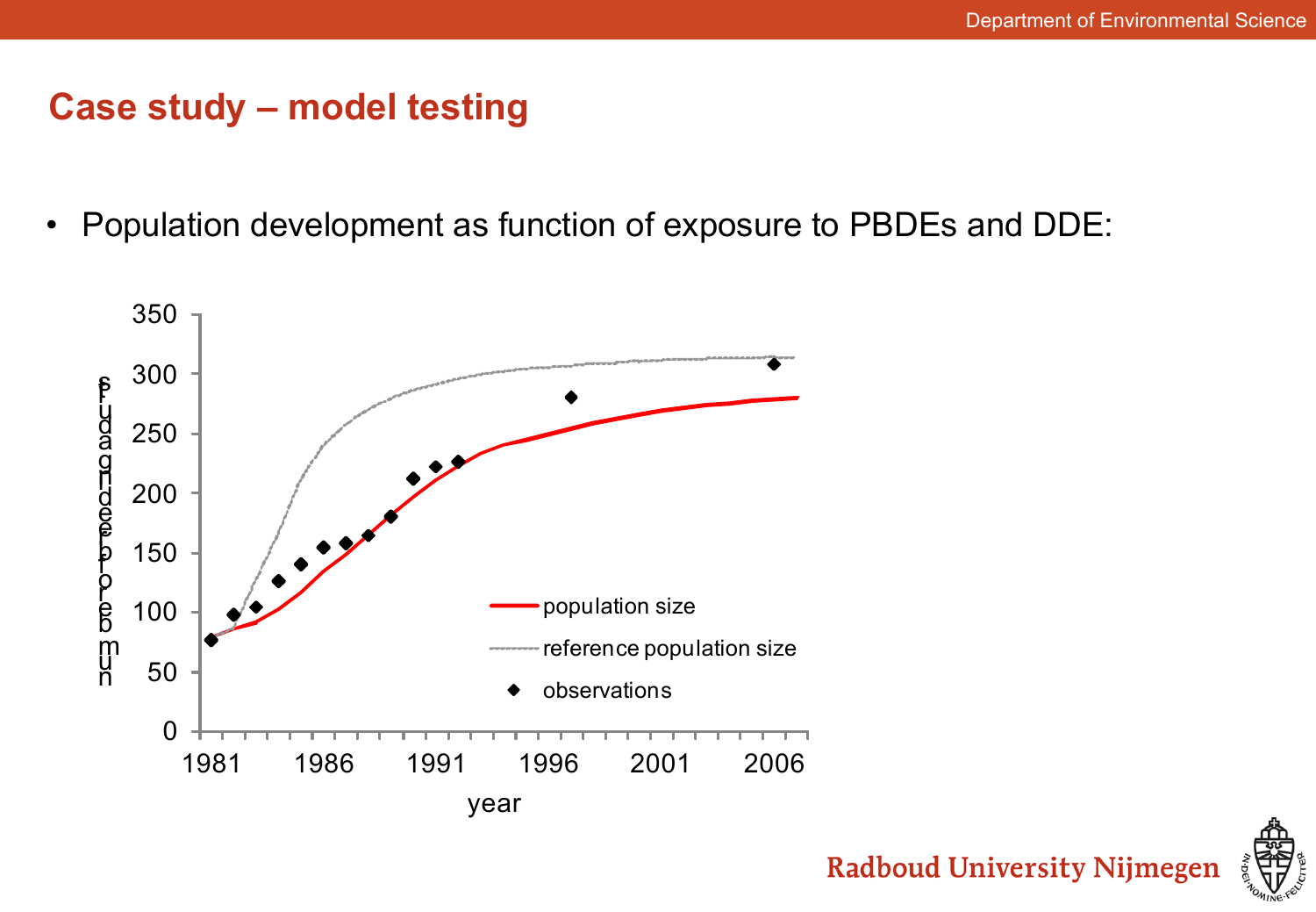#### **Case study – results**

#### Equilibrium population size (breeders) in relation to PBDE exposure



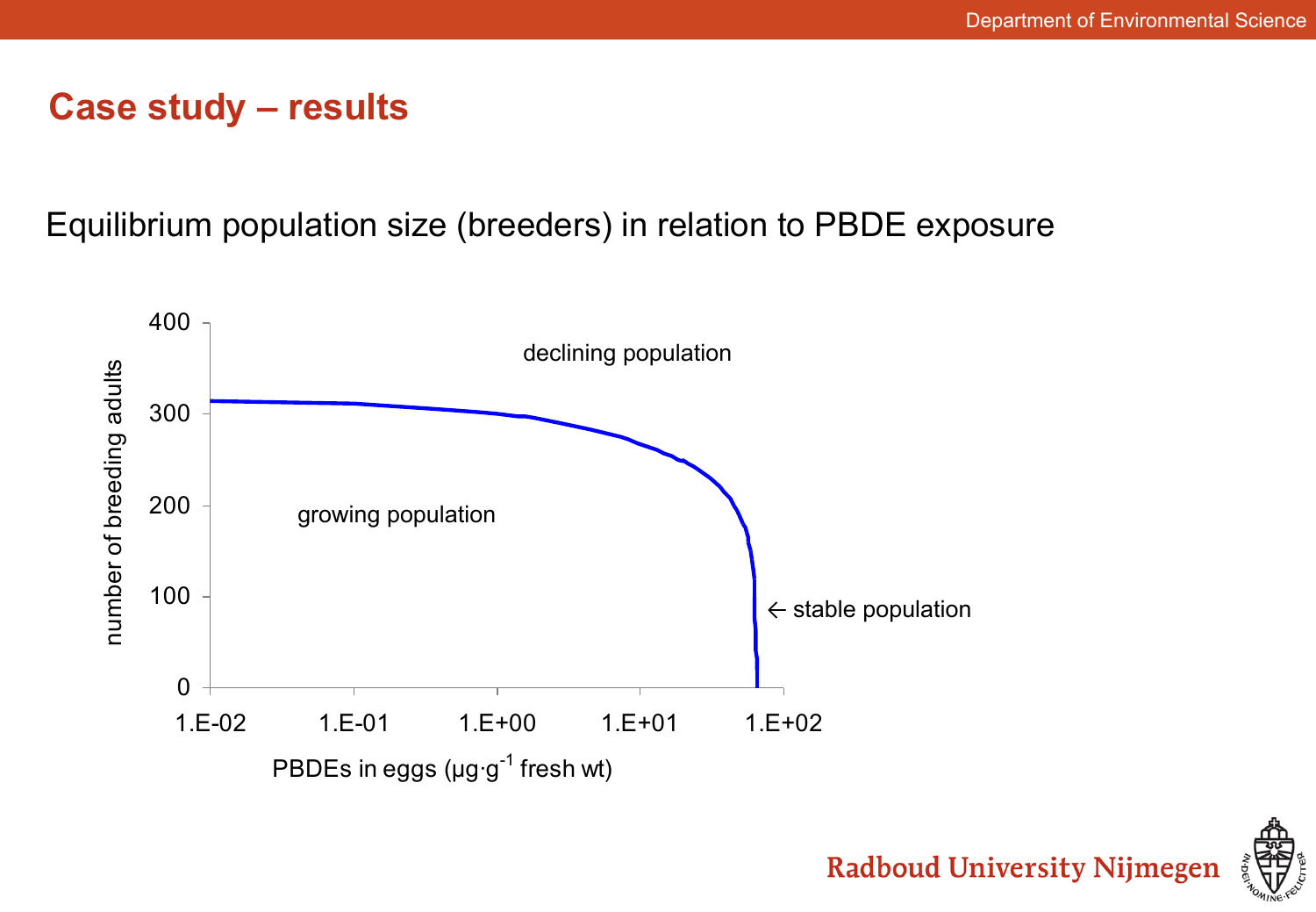#### **Case study – results**

Number of young birds needed per year



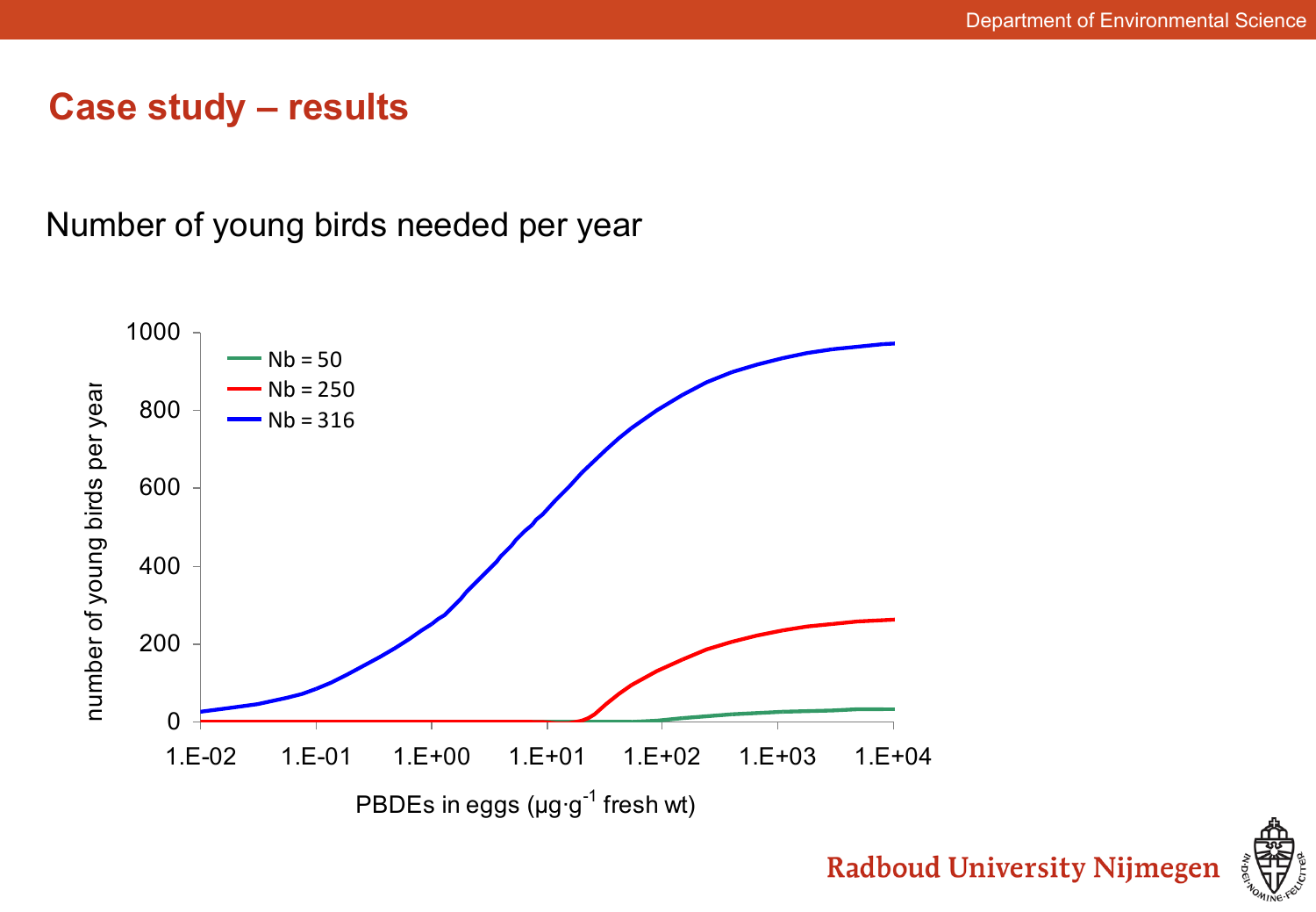

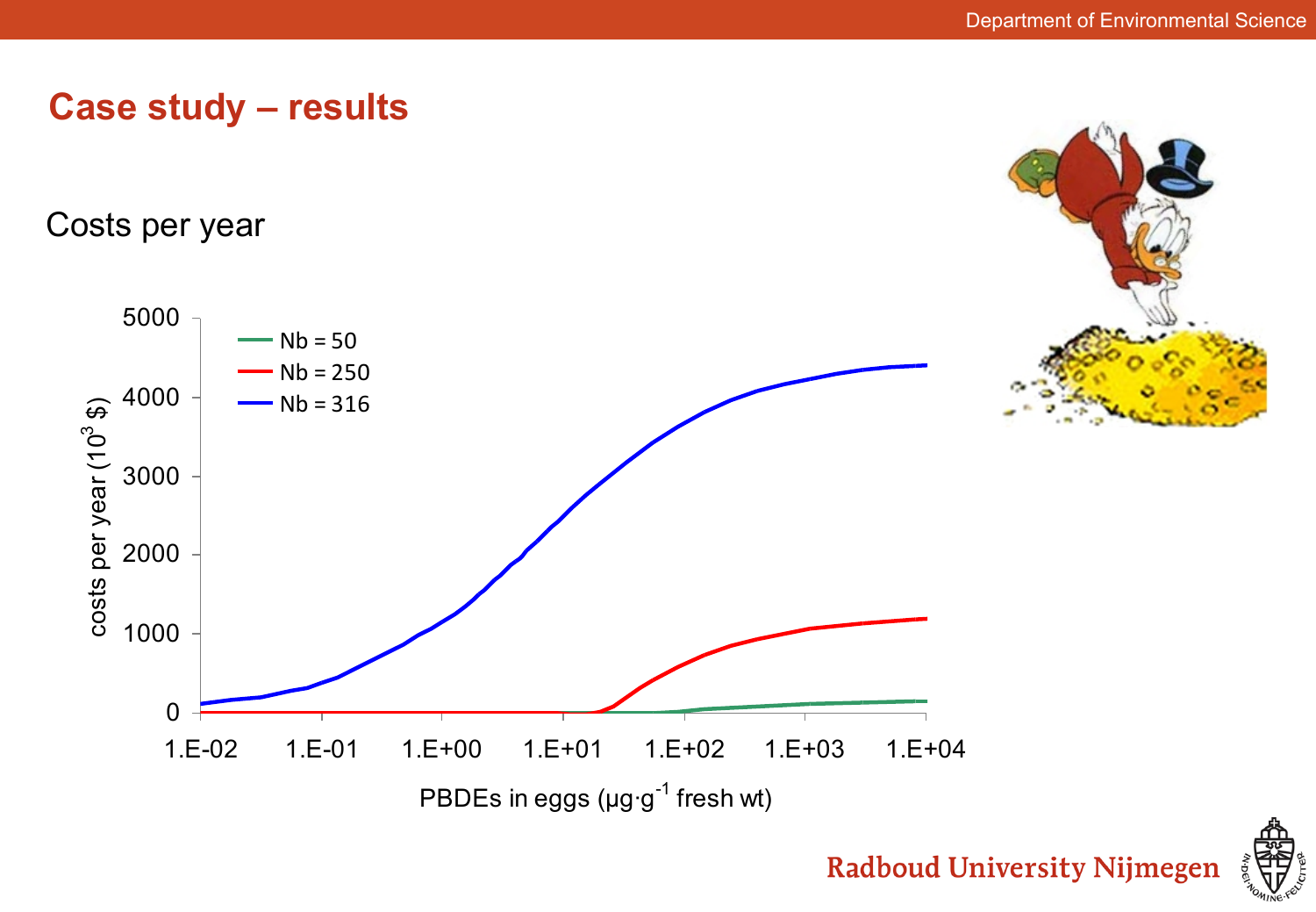## **Conclusions**

- Quantitative approach to calculate replacement costs
- Results are population-specific:
	- population parameters (fecundity, survival, density-dependence)
	- concentration-response curve (EC50 and slope)
	- replacement costs per individual
- Density-dependence may mask toxicant impacts on wildlife populations
- Multi-stressor approach needed

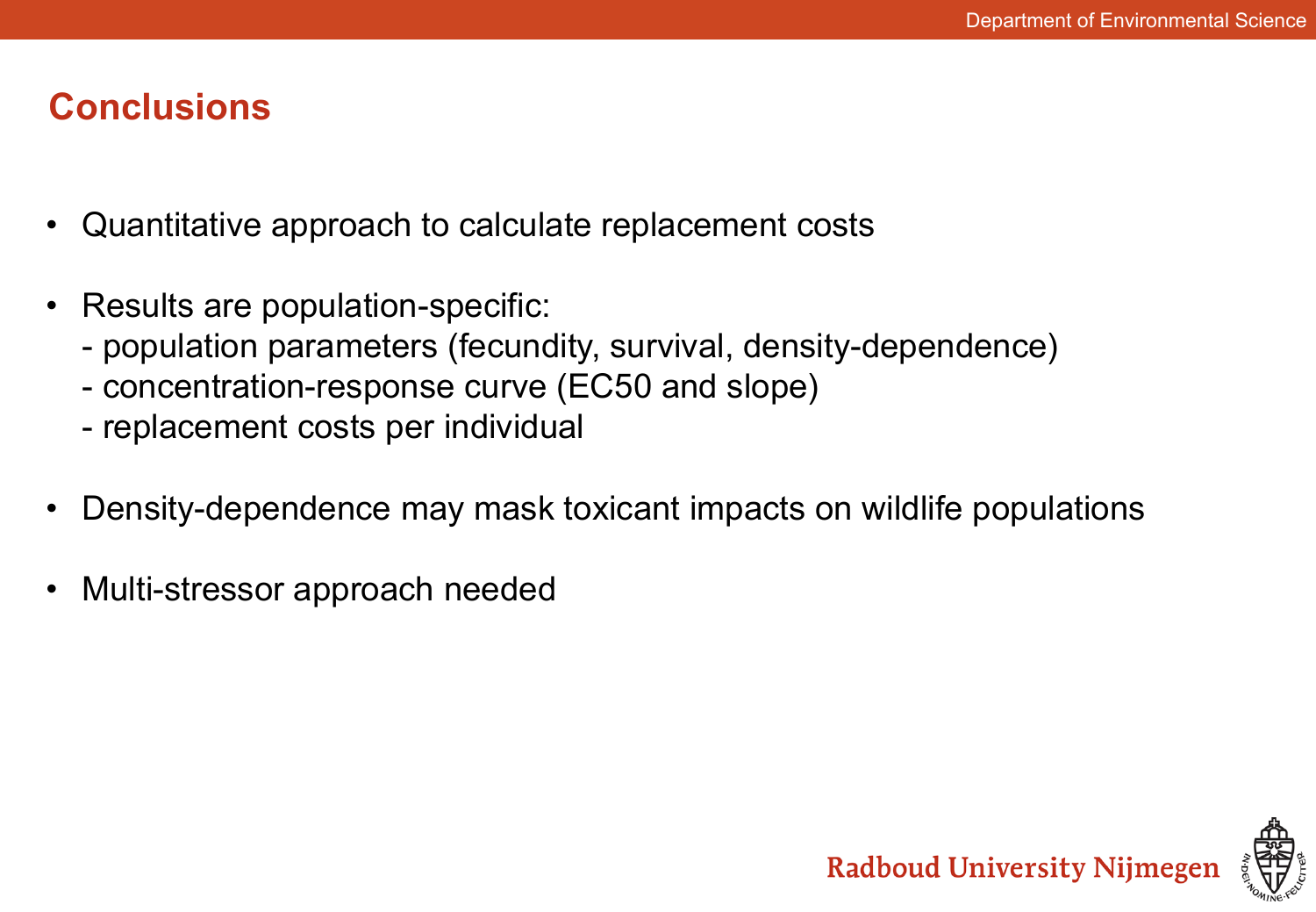# **Outlook**

- Application to other species
- Application to other stressors (including interactions)